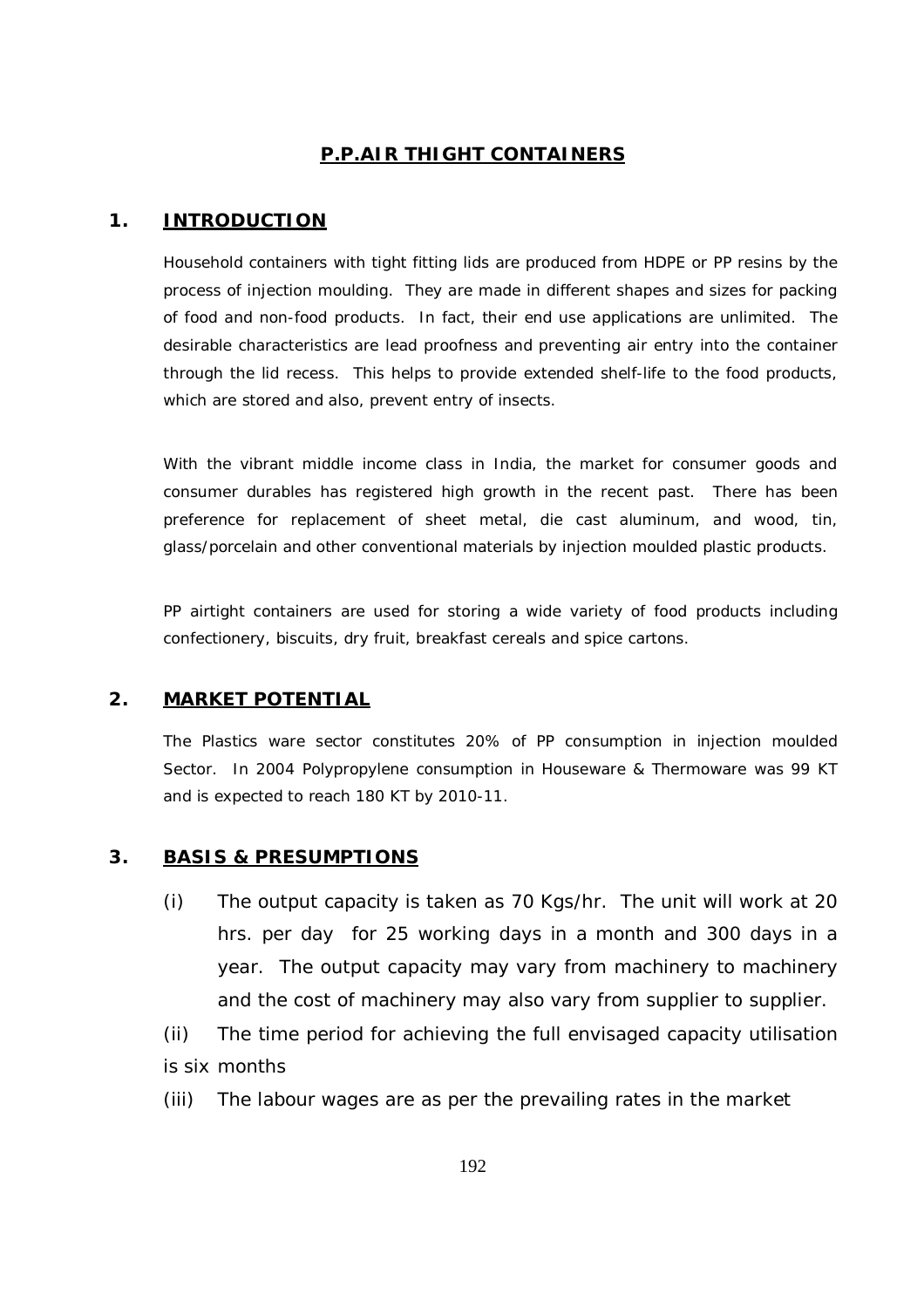- (iv) The rate of interest for fixed and working capital is taken as 12 per cent
- (v) The margin money requirement for this project is 30 per cent
- (vi) The pay back period of this project is 5 years
- (vii) The rate of land is taken @ Rs. 500/-per sq. mtr. and construction charges are taken @ Rs. 3500 per sq. mtr. This may also vary from place to place.
- (viii) The present profile has to be updated taking into prevailing cost of land, building, machinery etc. at the time of implementation of the project

### **4. IMPLEMENTATION SCHEDULE**

| The Time requirement for preparation of Project report                                      | Two<br>$\sim 10^7$           |
|---------------------------------------------------------------------------------------------|------------------------------|
| months                                                                                      |                              |
| Time requirement for selection of Site                                                      | One month                    |
| Time required for registration as Small Scale Unit                                          | One.<br>$\ddot{\phantom{a}}$ |
| Week                                                                                        |                              |
| Time required for acquiring the loan<br>Machinery procurement, erection and commissioning : | Three months                 |
| Recruitment of labourer etc.                                                                | One month                    |
| Trial runs                                                                                  | One month                    |

#### **5. TECHNICAL ASPECT**

#### MANUFACTURING PROCESS

Screw preplasticiser type (in line or out of line)

For moulding of PP items, it is preferred to use a screw preplasticised system (in line). The material is fed to the machine through a hopper. The barrel of the machine is heated with temperature setting required to melt the material. The material is injected into the mould halves by the forward movement of the screws into the cavity. The mould is cooled by the passage of cooling water to freeze the molten material.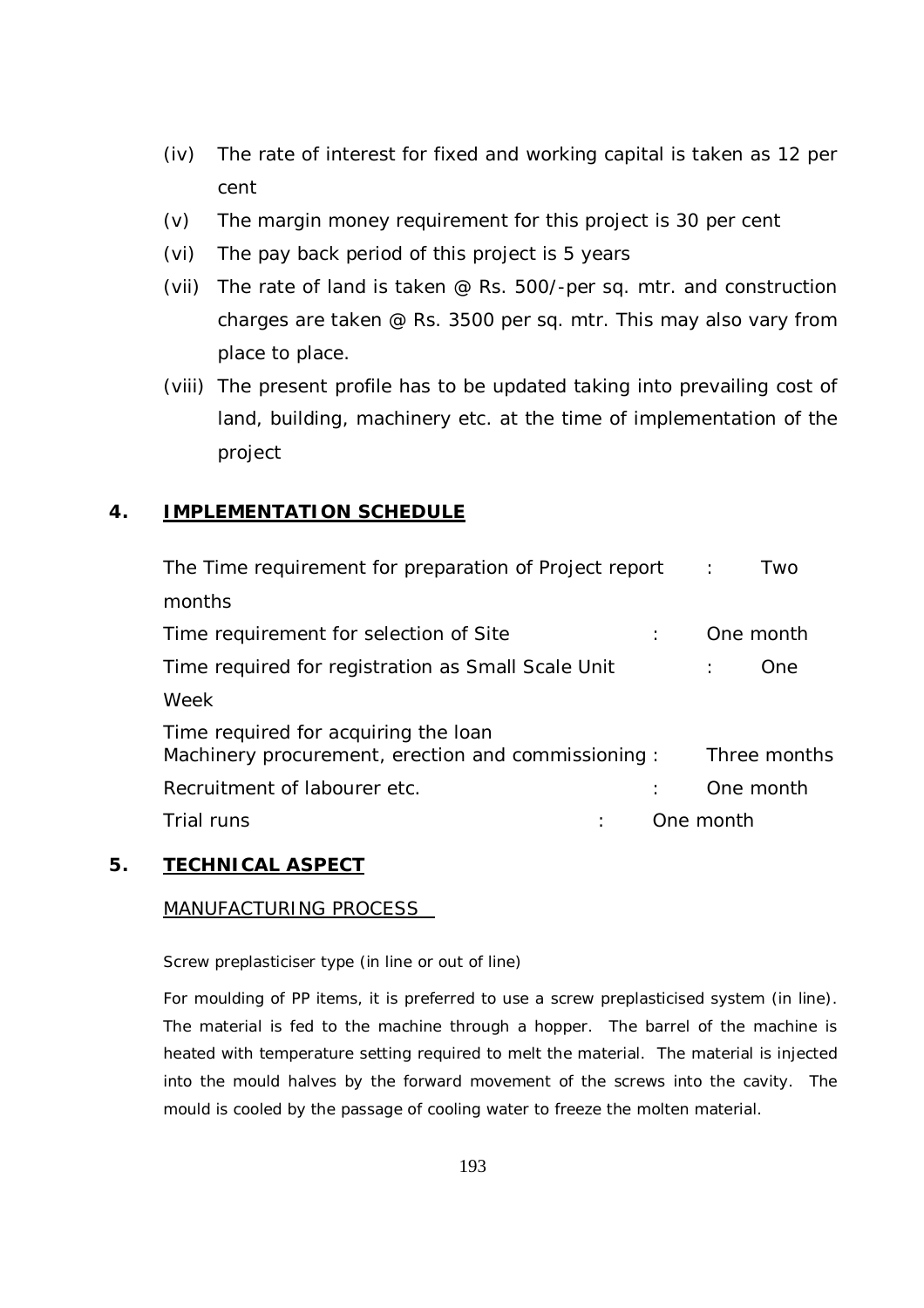The pressure of the screw is held for some time and then it retracts by screw rotation. At the end of the moulding and cooling cycle the mould halves open and the moulded item is extracted manually or automatically. Thus the entire moulding cycle comprising injection pressure, cooling and the idle time for extracting the mould is completed.

#### **6. QUALITY & STANDARD**

The containers may be manufactured as per the standard specification specified by the customers or as per IS : 10171

### 7. **PRODUCTION CAPACITY** (Per Annum)

| (a) Quantity (M.T.) | 420 |  |
|---------------------|-----|--|
|                     |     |  |

(b) Value (Rs.) : 4,62,00,000.00

### **8. TOTAL POWER REQUIREMENT**

Total connected load (KW) : 170

### **9. POLLUTION CONTROL MEASURES**

The unit does not create any pollution. However, a proper ventilation should be made in the processing area for the better circulation of the fresh air.

#### **10. ENERGY CONSERVATION**

Entrepreneurs may select energy efficient machinery and proper planning has also to be made for saving energy in the unit.

#### **11. FINANCIAL ASPECT**

#### A. FIXED CAPITAL

i) LAND & BUILDING: Area sq. mtrs. Rate Rs. per Sq. mtr. (Rs.)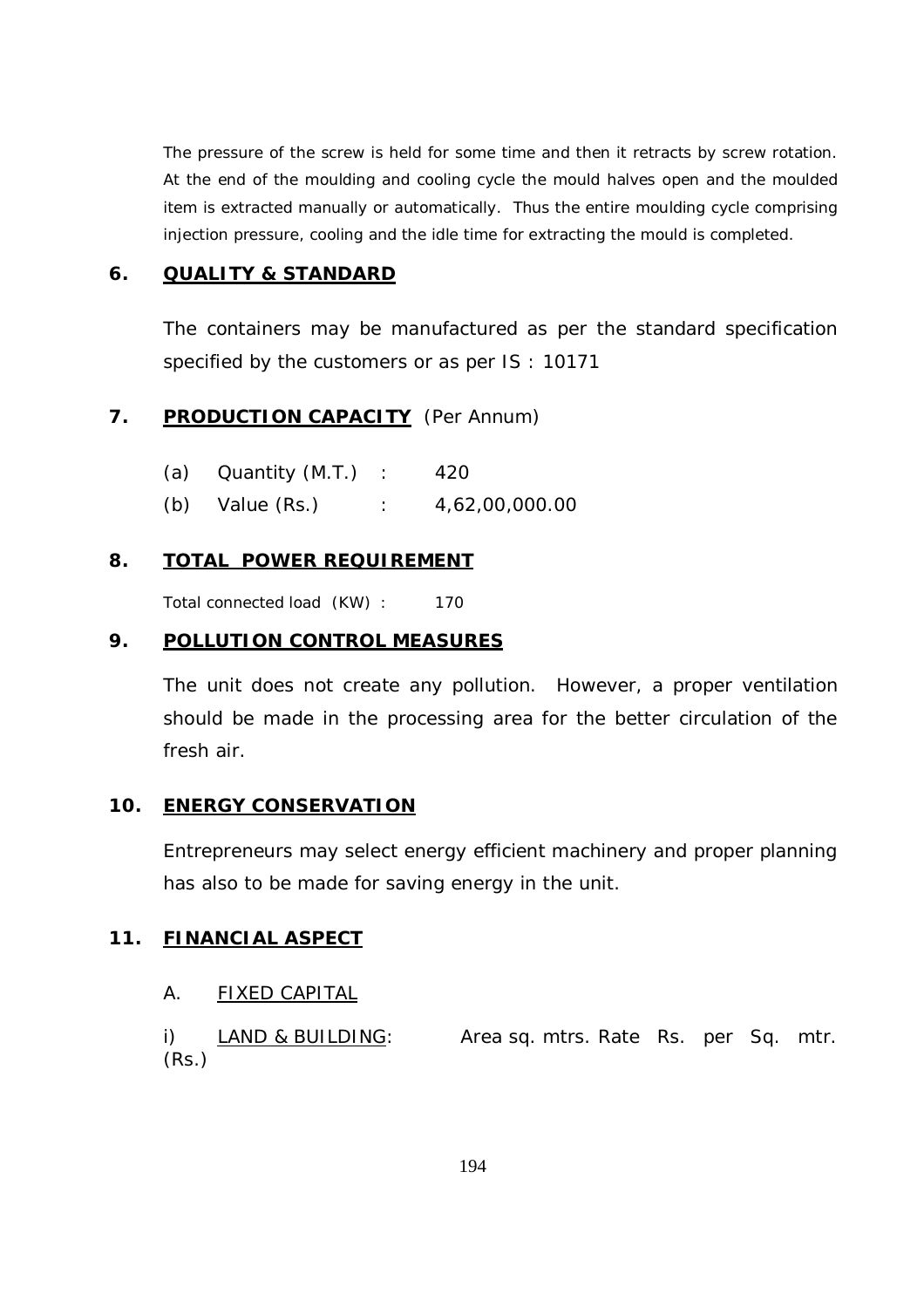|                 | Land                                                             | 300                                                                                                                          | 300    |                     | 90,000.00      |
|-----------------|------------------------------------------------------------------|------------------------------------------------------------------------------------------------------------------------------|--------|---------------------|----------------|
| <b>Building</b> |                                                                  | 170                                                                                                                          | 3500   | 5,95,000.00         |                |
| 6,85,000.00     |                                                                  |                                                                                                                              |        | Total:              | -----------    |
| ii)             |                                                                  | <b>MACHINERY &amp; EQUIPMENT:</b>                                                                                            |        |                     |                |
| (Rs.)           | <u>Sr. No.</u>                                                   | Description of machines                                                                                                      |        | <u> Qty. (Nos.)</u> |                |
|                 | (a)                                                              | <b>Production Unit</b>                                                                                                       |        |                     |                |
|                 | 86,00,000.00<br>1,00,000.00<br>2,00,000.00<br>(b)<br>1,00,000.00 | 1) Injection Moulding m/c. 130 T<br>2) Scrap Grinder<br>3) Cooling Tower<br><b>Testing Equipment &amp; Other Accessories</b> |        | 4                   |                |
|                 |                                                                  |                                                                                                                              |        |                     | 90,00,000.00   |
|                 | 9,00,000.00<br>$(a)$ & $(b)$<br>1,00,000.00                      | (c) Electrification & Installation $@$ 10% of cost & machinery<br>(d) Pre-operative expenses                                 |        |                     |                |
|                 | 1,00,00.000.00                                                   | Total cost of machinery & equipment (a to d)                                                                                 |        |                     |                |
|                 | 4,00,000.00                                                      | (e) Cost of Moulds & Dies                                                                                                    |        |                     |                |
|                 | 3,00,000.00                                                      | (f) Cost of Office Equipment/Furniture/Computers etc.                                                                        |        |                     |                |
|                 |                                                                  |                                                                                                                              | Total: |                     | 1,07,00.000.00 |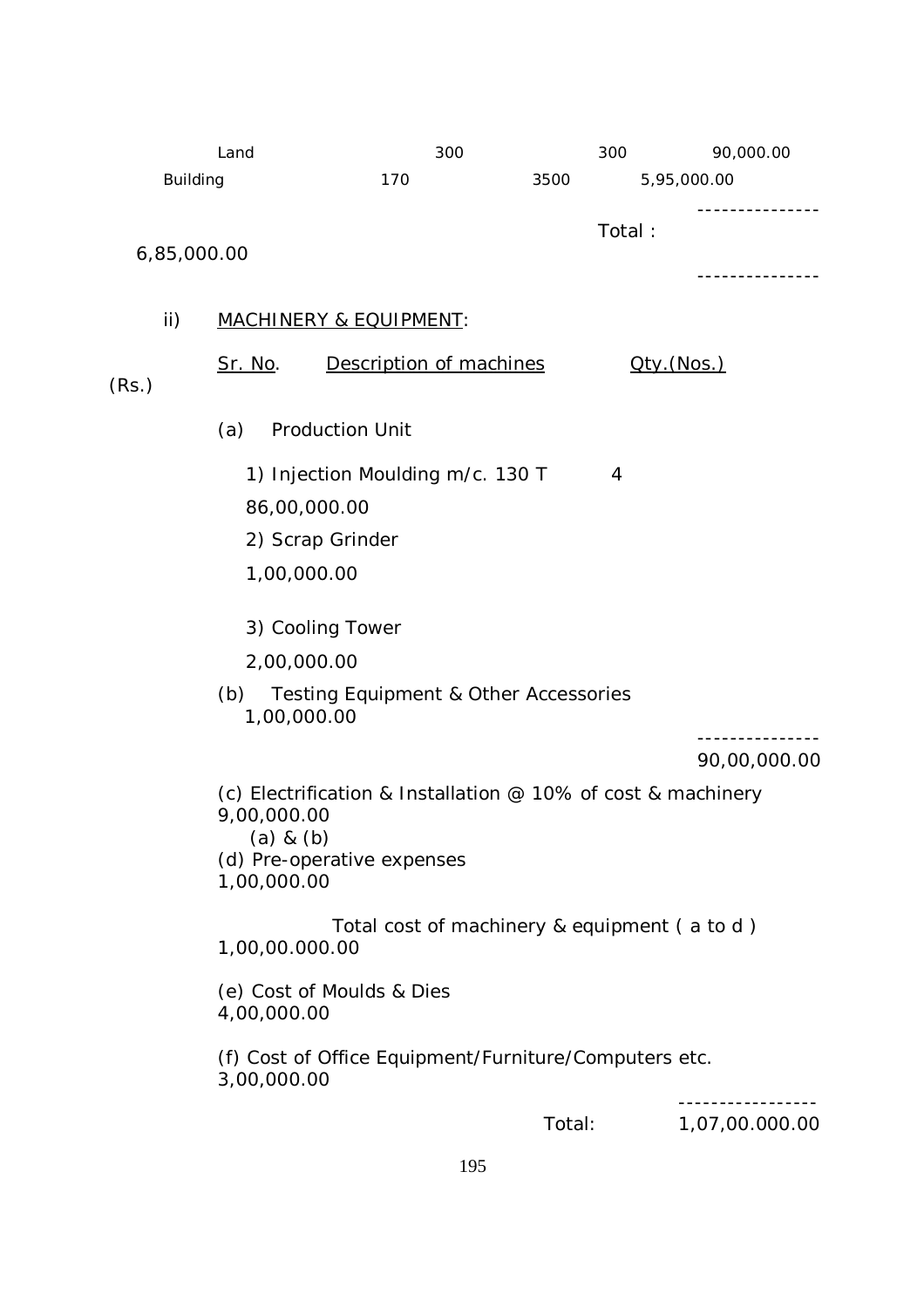TOTAL FIXED CAPITAL (i) + (ii) 1,13,85,000.00

# B. WORKING CAPITAL

# i) Staff and Labour (Per Month)

| Designation<br>(Rs.)                            |    |           | Nos. Salary (Rs.) |             |
|-------------------------------------------------|----|-----------|-------------------|-------------|
|                                                 |    |           |                   |             |
| Production Engineer/Manager                     | 01 |           | 20,000.00         | 20,000.00   |
| <b>Sales Executive</b>                          | 02 |           | 10,000.00         | 20,000.00   |
| Accountant                                      | 01 |           | 10,000.00         | 10,000.00   |
| Store Keeper-cum-Clerk                          |    | 01        | 8,000.00          |             |
| 8,000.00                                        |    |           |                   |             |
| Watchman                                        | 03 |           | 4,000.00          | 12,000.00   |
| Supervisor                                      | 03 |           | 5,800.00          | 17,400.00   |
| <b>Skilled Workers</b>                          | 12 | 5,000.00  |                   | 60,000.00   |
| <b>Unskilled Workers</b><br>48,000.00           |    | 12        | 4,000.00          |             |
|                                                 |    |           |                   | 1,95,400.00 |
| Add perquisite @ 10% of the Salary<br>19,540.00 |    |           |                   |             |
|                                                 |    |           | Total:            | 2,14,940.00 |
|                                                 |    |           | Or Say Rs.        | 2,15,000.00 |
|                                                 |    |           |                   |             |
|                                                 |    |           |                   |             |
| ii)<br>Raw Material (Per Month)<br>(Rs.)        |    | Qty. (MT) | Rate Rs./MT       |             |

-----------------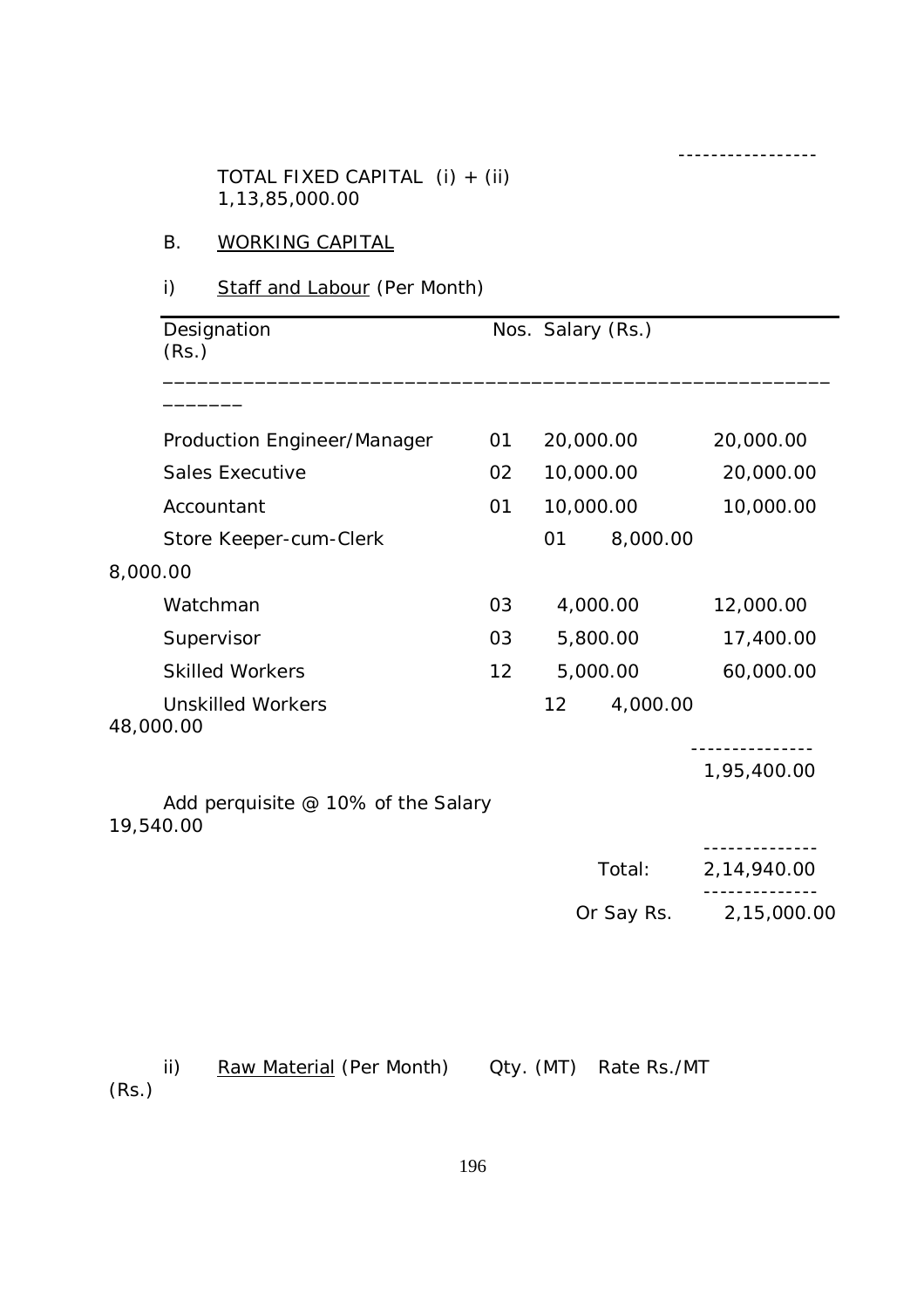|              | a)       | Polypropylene                                                   | 35 | 75,000 |              |  |
|--------------|----------|-----------------------------------------------------------------|----|--------|--------------|--|
| 26,25,038.00 |          |                                                                 |    |        |              |  |
| 15,000.00    | b)       | Colour                                                          |    |        |              |  |
|              |          |                                                                 |    |        |              |  |
|              |          |                                                                 |    |        | 26,40,000.00 |  |
|              |          |                                                                 |    |        |              |  |
| iii)         |          | Utilities (per month):                                          |    |        | (Rs.)        |  |
|              | a)       | Power<br>(60% of efficiency x 170 KW 500 hrs. x Rs. 5 per unit) |    |        | 2,55,000.00  |  |
|              | b)       | Water                                                           |    |        |              |  |
| 2,000.00     |          |                                                                 |    |        | -------      |  |
|              |          |                                                                 |    | Total: | 2,57,000.00  |  |
|              |          |                                                                 |    |        |              |  |
| iv)<br>(Rs.) |          | Other Contingent Expenses (Per month)                           |    |        |              |  |
|              | yy)      | Repairs and Maintenance                                         |    |        |              |  |
|              |          | 3,000.00                                                        |    |        |              |  |
|              | ZZ)      | <b>Transportation Charges</b>                                   |    |        | 5,000.00     |  |
|              | aaa)     | Postage and stationery                                          |    |        | 2,000.00     |  |
|              | d)       | Telephone/Fax/Computer                                          |    |        |              |  |
|              | 2,000.00 |                                                                 |    |        |              |  |
|              | e)       | <b>Consumable Stores</b>                                        |    |        |              |  |
|              |          | 2,000.00                                                        |    |        |              |  |
|              | f)       | Advertisement & Publicity                                       |    |        |              |  |
|              |          | 4,000.00                                                        |    |        |              |  |
|              | g)       | Insurance                                                       |    |        | 10,000.00    |  |
|              | h)       | Miscellaneous Expenses<br>2,000.00                              |    |        |              |  |
|              |          |                                                                 |    | Total: | 30,000.00    |  |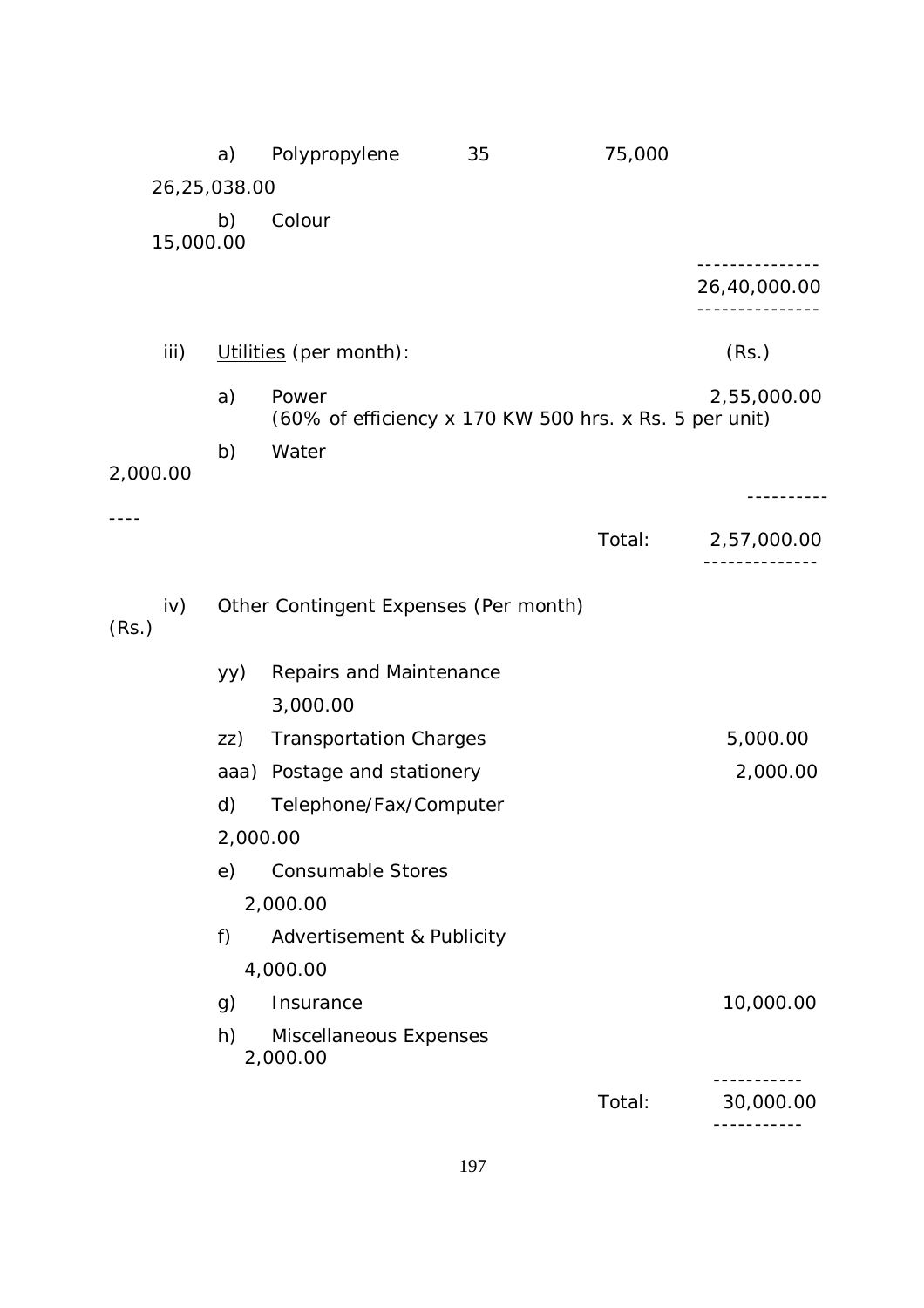# **12. TOTAL WORKING CAPITAL** ( Per Month ) (Rs.)

| i)   | Staff and Labour             |        | 2.15.000.00  |
|------|------------------------------|--------|--------------|
| ii)  | Raw Material                 |        |              |
|      | 26,40,000.00                 |        |              |
| iii) | <b>Utilities</b>             |        | 2,57,000.00  |
| iv)  | Other Contingent Exp.        |        | 30,000.00    |
|      |                              |        |              |
|      |                              | Total: | 31,42,000.00 |
|      | Working Capital for 3 months |        | 94,26,000.00 |

#### **13. TOTAL CAPITAL INVESTMENT** (Rs.)

- A. Fixed Capital
- 1,13,85,000.00

 B. Working Capital for 3 months 94,26,000.00

> ----------------- Total: 2,08,11,000.00 -----------------

# **14. FIANCIAL ANALYSIS**

A. Cost of Production (per year) (300 days)

(a) Total Recurring Cost

3,77,04,000.00

(b) Depreciation on building @ 5%

29,750.00

(c) Depreciation on machinery& equipment @ 10% 10,00,000.00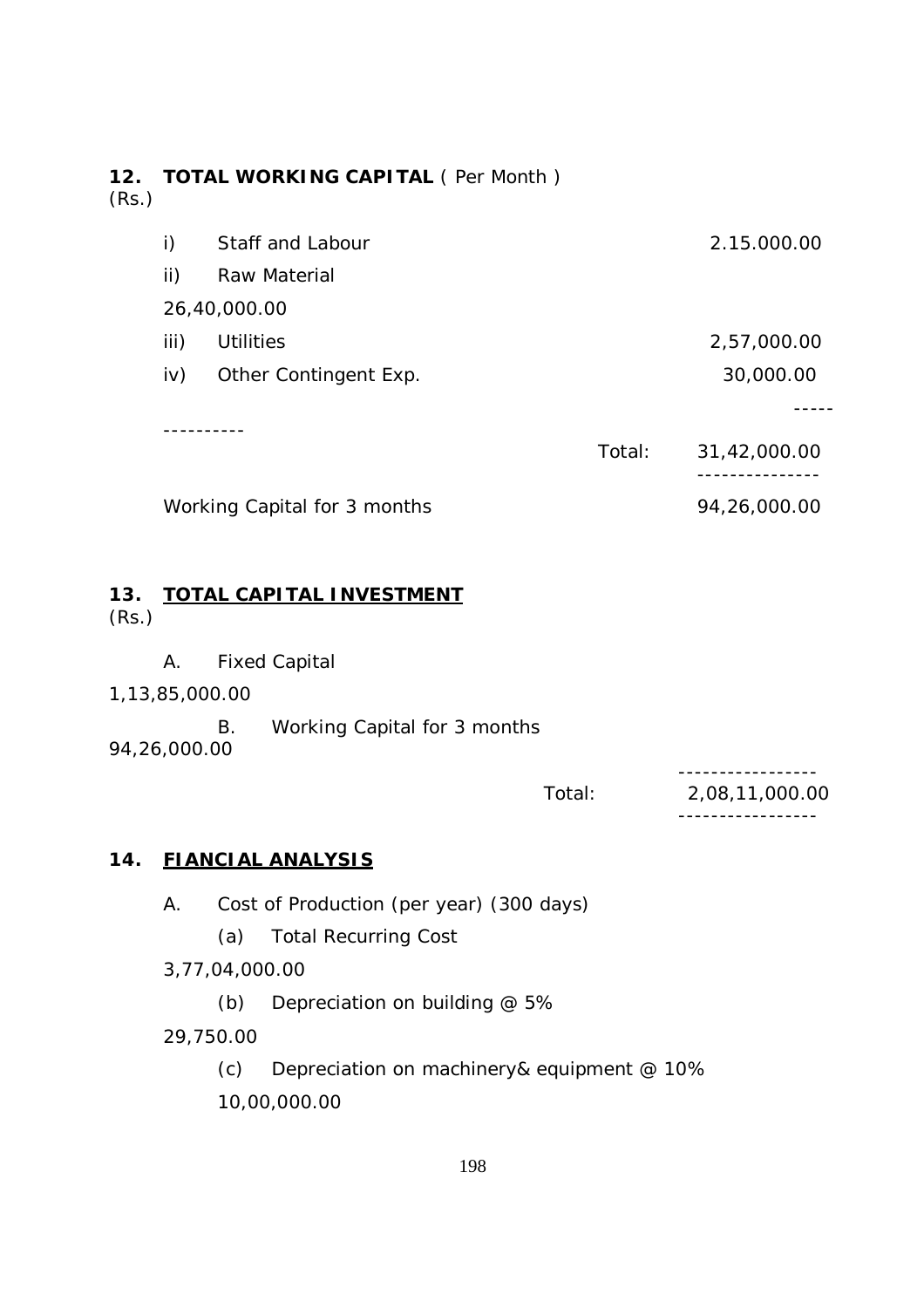|                          | (d)<br>Depreciation on Dies & Moulds @ 20%                       |     |                                          |                                                     |                       |        |
|--------------------------|------------------------------------------------------------------|-----|------------------------------------------|-----------------------------------------------------|-----------------------|--------|
|                          | 80,000.00                                                        |     |                                          |                                                     |                       |        |
|                          | Depreciation on office equipment @ 20%<br>(e)                    |     |                                          |                                                     |                       |        |
|                          | 60,000.00                                                        |     |                                          |                                                     |                       |        |
|                          | (f) Interest on total Capital Investment $@12\%$<br>24,97,320.00 |     |                                          |                                                     |                       |        |
|                          |                                                                  |     |                                          | Total:                                              | 4,13,71.070.00        |        |
|                          |                                                                  |     |                                          | Or Say Rs.                                          |                       |        |
| 4, 13, 71, 000. 00<br>В. | Sales/Turn over (per year)                                       |     |                                          |                                                     |                       |        |
|                          | <u>Item</u>                                                      |     |                                          | Qty.(MT) Rate (MT) Value (Rs.)                      |                       |        |
|                          | PP Air Tight Container 420                                       |     |                                          | 1,10,500 4,62,00,000.00                             |                       |        |
| $C_{\cdot}$              | Net Profit (Per year)                                            |     |                                          |                                                     |                       |        |
|                          | Sales $(Rs)$ – Cost of Production $(Rs.)$                        |     |                                          |                                                     | $=$                   | Profit |
|                          | (Rs.)                                                            |     |                                          |                                                     |                       |        |
| 48,29,000.00             | 4,62,00,000 - 4,13,71,000                                        |     |                                          |                                                     |                       | $=$    |
|                          | $D.$ Net Profit Ratio $=$                                        |     | Net Profit x 100<br>Sales                |                                                     |                       |        |
|                          |                                                                  | $=$ | <u>48,29,000 x 100</u><br>4,62,00,000.00 |                                                     | 10.45 %<br>$=$ $\sim$ |        |
| Ε.                       | Rate of Return                                                   |     | $=$                                      | Net Profit x 100<br><b>Total Capital Investment</b> |                       |        |
| %                        |                                                                  | $=$ | 48,29,000 x 100                          |                                                     | $=$                   | 23.20  |
|                          |                                                                  |     | 2,08,11,000.00                           |                                                     |                       |        |
|                          |                                                                  |     |                                          |                                                     |                       |        |
| $F_{\perp}$              | <b>Break-even Point</b>                                          |     |                                          |                                                     |                       |        |

Fixed Cost (Per Year) Rs.